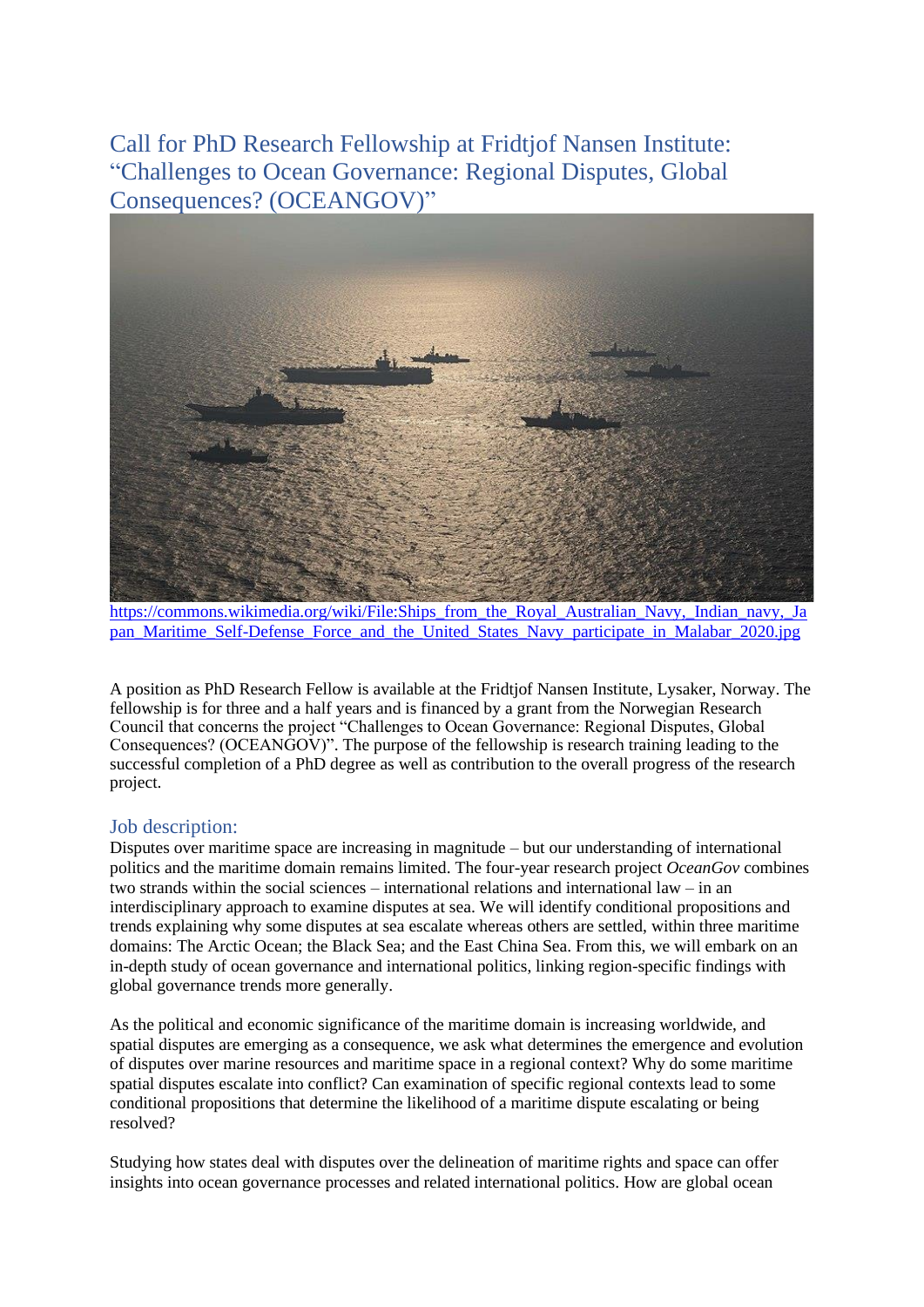governance mechanisms – with an emphasis on the UNCLOS – influenced by regional dynamics, which in turn constrain the very same dynamics? How is the UNCLOS regime developing and adapting in order to deal with emerging maritime disputes? How can we theorise the link between regional practice and global ocean governance?

The project aims both to improve our understanding of specific disputes in changing regions and to apply these findings to improve our general understanding of governance over maritime space and maritime resources.

The PhD candidate dedicated to this project will focus on the topic at large (regional disputes and global governance) and partake in the respective work packages (focus to be agreed with the candidate) and the synthesis. The specific focus of the PhD thesis need not cover the whole scope of the project but must at a minimum relate to one of the questions listed above.

# Qualification requirements:

# **Formal qualifications:**

*Required*

- Master's degree or equivalent in social sciences or humanities in disciplines such as political science, international law, human geography, sociology, social anthropology, economics, STS, history, or area studies
- Foreign completed degree (M.Sc.-level) corresponding to a minimum of four years in the Norwegian educational system
- Average grades at Ma level equivalent to B or better (by the Norwegian system). In some cases, exceptions can apply
- A Master's degree must be completed by the application deadline for the candidate to be considered
- Fluent oral and written communication skills in English
- Working proficiency communication skills in a Scandinavian language

### **Personal attributes:**

*Required:* 

- Curious and creative
- Great communication and presentation skills both written and oral
- The ability to collaborate, cooperate, and contribute as part of a team

#### *Desired:*

- Knowledge and competence related to ocean politics and/or Law of the Sea
- Proficiency with qualitative methods
- Interdisciplinary work experience

### We offer:

- Salary NOK 482 200 516 400 (Ltr. 54-58) per annum depending on qualifications and seniority as PhD Research Fellow
- A full time contract from July 2021 December 2024, including three years PhD and half a year participation in other research projects.
- Attractive welfare benefits and a generous pension agreement
- Vibrant academic environment
- Inclusion in the research group for Polar and marine issues
- Access to training facilities

### How to apply:

*The application must include:*

• Cover letter - statement of motivation and research interests